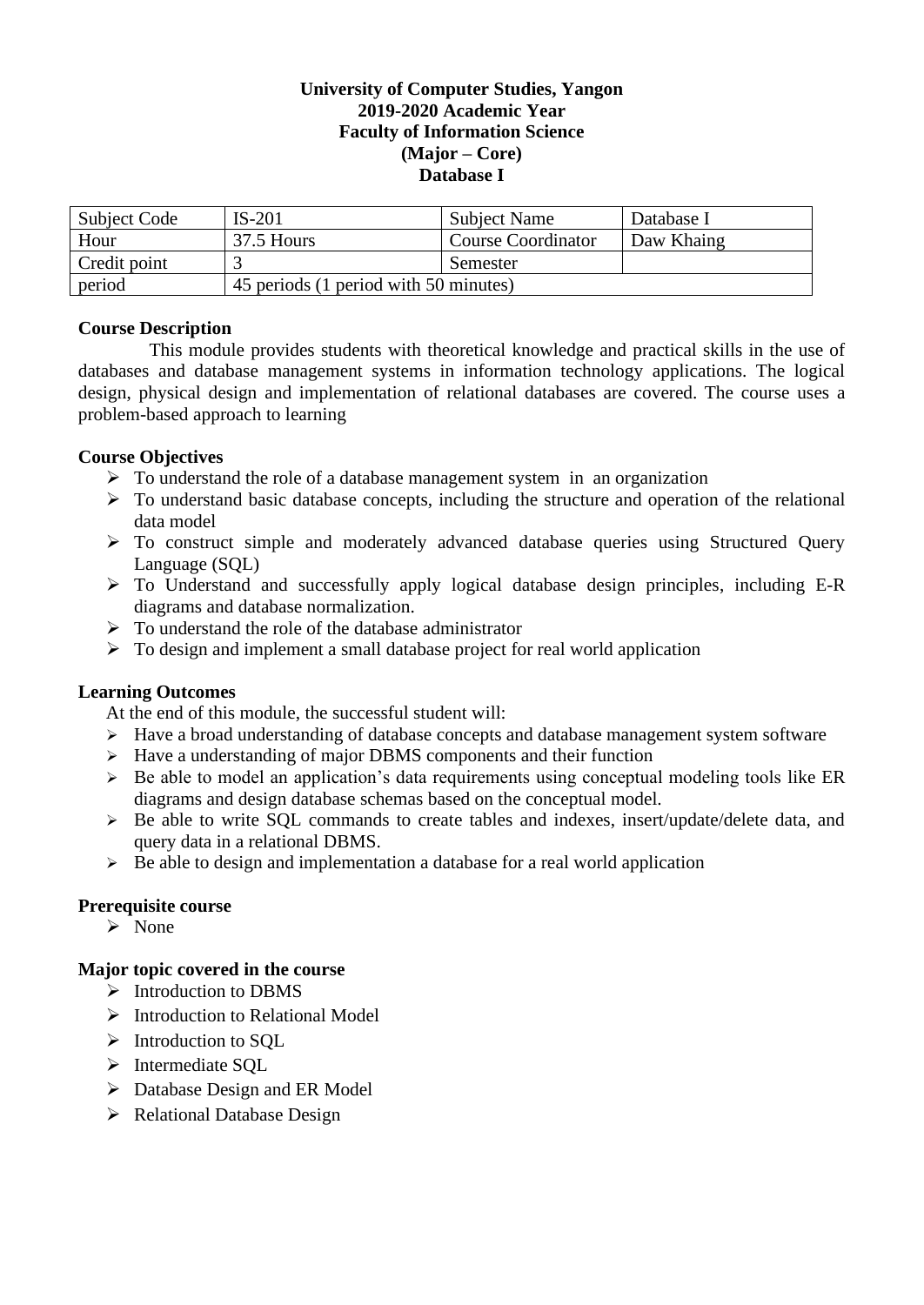#### **Textbook**

➢ Database System Concepts, AviSilberschatz, HenryF.Korth, and S.Sudarshan. 7th Edition, McGraw‐Hill.



### **References Book**

- 1. Database System, A practical Approach to Design , 4<sup>th</sup> Edition
- 2. Database System Concepts, AviSilberschatz, HenryF.Korth, and S.Sudarshan.0-07-295886 3. sixth Edition. McGraw-Hill.
- 3. Modern Database Management System, Jeffery A. Hoffer, V.Ramesh, Heikki Topi, 12<sup>th</sup> edition, 2016
- 4. Fundamantals of Database Systems, Ramez Elmasri and Shamkant B.Navathe, , sixth edition,2008
- 5. An Introduction to Database Management System, C.J.Date, 7<sup>th</sup> edition ,2000







### **Learning Assessment**

| Paper Exam                  |   | 50% |
|-----------------------------|---|-----|
| Project                     |   | 10% |
| Quiz                        |   | 10% |
| Assignment                  |   | 10% |
| <b>Practical Assessment</b> | ٠ | 10% |
| Attendance                  |   | 10% |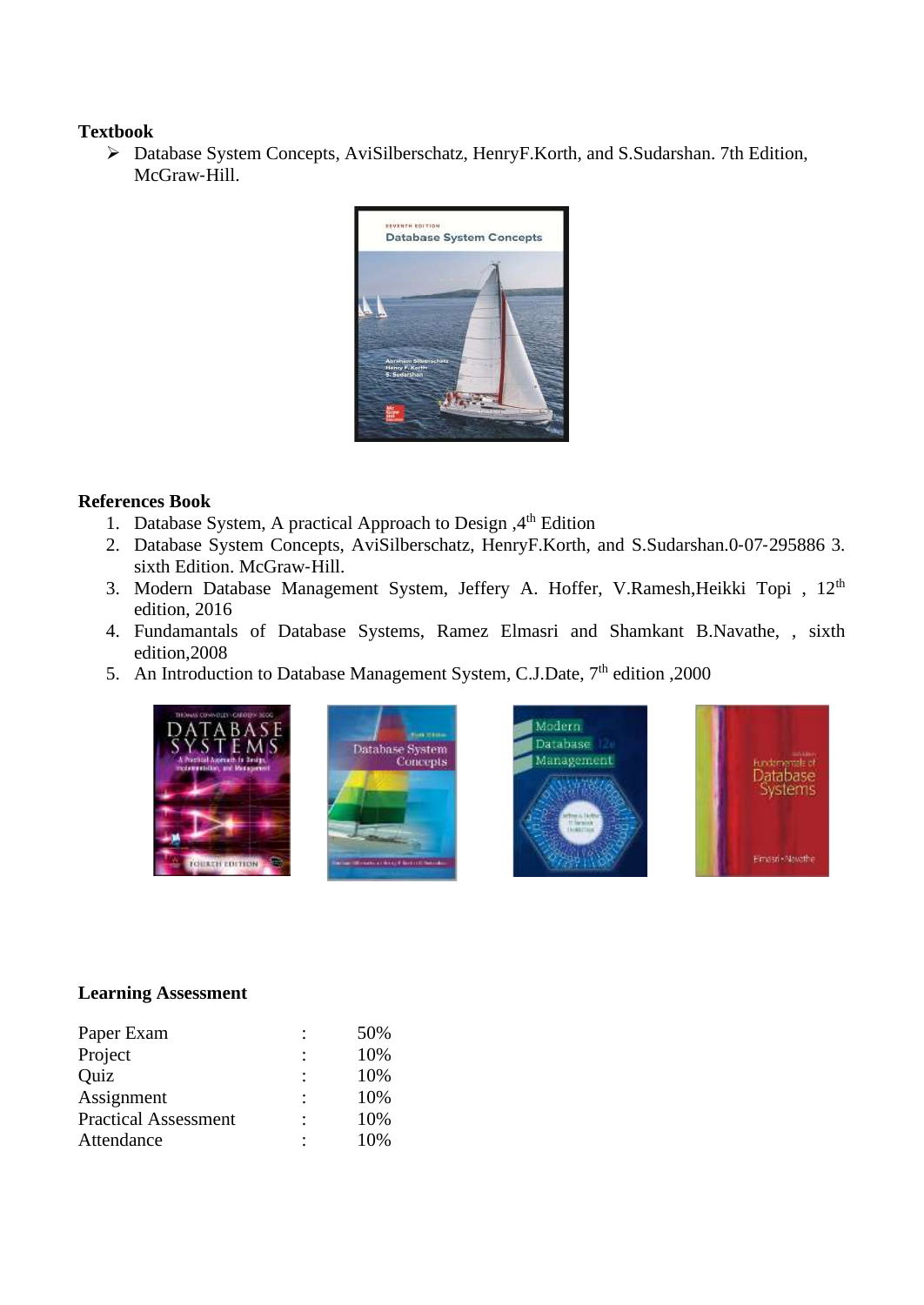## **Lecture Plan**

IS-201 : Database I<br>Text Book : Database System Concepts, AviSilberschatz, HenryF.Korth, and S.Sudarshan. 7th : Database System Concepts, AviSilberschatz, HenryF.Korth, and S.Sudarshan. 7th Edition, McGraw‐Hill

Period : 45 Periods for 15 Weeks (3 Periods \* 15 Weeks)

| <b>Chapter</b> | <b>Title</b>                                | <b>Period</b>  | <b>Remark</b> |
|----------------|---------------------------------------------|----------------|---------------|
| 1              | <b>Introduction</b>                         | $\overline{2}$ |               |
|                | 1.1 Database-System Applications            |                |               |
|                | 1.2 Purpose of Database Systems             |                |               |
|                | 1.3 View of Data                            |                |               |
|                | 1.4 Database Languages                      |                |               |
|                | 1.5 Relational Databases                    |                |               |
|                | 1.6 Database Design                         |                |               |
|                | 1.7 Data Storage and Querying               |                |               |
|                | 1.8 Transaction Management                  |                |               |
|                | 1.9 Database Architecture                   |                |               |
|                | 1.10 Data Mining and Information Retrieval  |                |               |
|                | 1.11 Specialty Databases                    |                |               |
|                | 1.12 Database Users and Administrators      |                |               |
|                | 1.13 History of Database Systems            |                |               |
|                | 1.14 Summary                                |                |               |
|                | Exercises                                   |                |               |
| $\overline{2}$ | <b>Introduction to the Relational Model</b> | 3              |               |
|                | 2.1 Structure of Relational Databases       |                |               |
|                | 2.2 Database Schema                         |                |               |
|                | 2.3 Keys                                    |                |               |
|                | 2.4 Schema Diagrams                         |                |               |
|                | 2.5 Relational Query Languages              |                |               |
|                | 2.6 Relational Operations                   |                |               |
|                | 2.7 Summary                                 |                |               |
|                | Exercises                                   |                |               |
| 3              | <b>Introduction to SQL</b>                  | 6              | With Lab      |
|                | 3.1 Overview of the SQL Query Language      |                |               |
|                | 3.2 SQL Data Definition                     |                |               |
|                | 3.3 Basic Structure of SQL Queries          |                |               |
|                | 3.4 Additional Basic Operations             |                |               |
|                | 3.5 Set Operations                          |                |               |
|                | 3.6 Null Values                             |                |               |
|                | 3.7 Aggregate Functions                     |                |               |
|                | 3.8 Nested Subqueries                       |                |               |
|                | 3.9 Modification of the Database            |                |               |
|                | 3.10 Summary                                |                |               |
|                | Exercises                                   |                |               |
| $\overline{4}$ | <b>Intermediate SQL</b>                     | 6              | With Lab      |
|                | 4.1 Join Expressions                        |                |               |
|                | 4.2 Views                                   |                |               |
|                | 4.3 Transactions                            |                |               |
|                | 4.4 Integrity Constraints                   |                |               |
|                | 4.5 SQL Data Types and Schemas              |                |               |
|                | 4.6 Authorization                           |                |               |